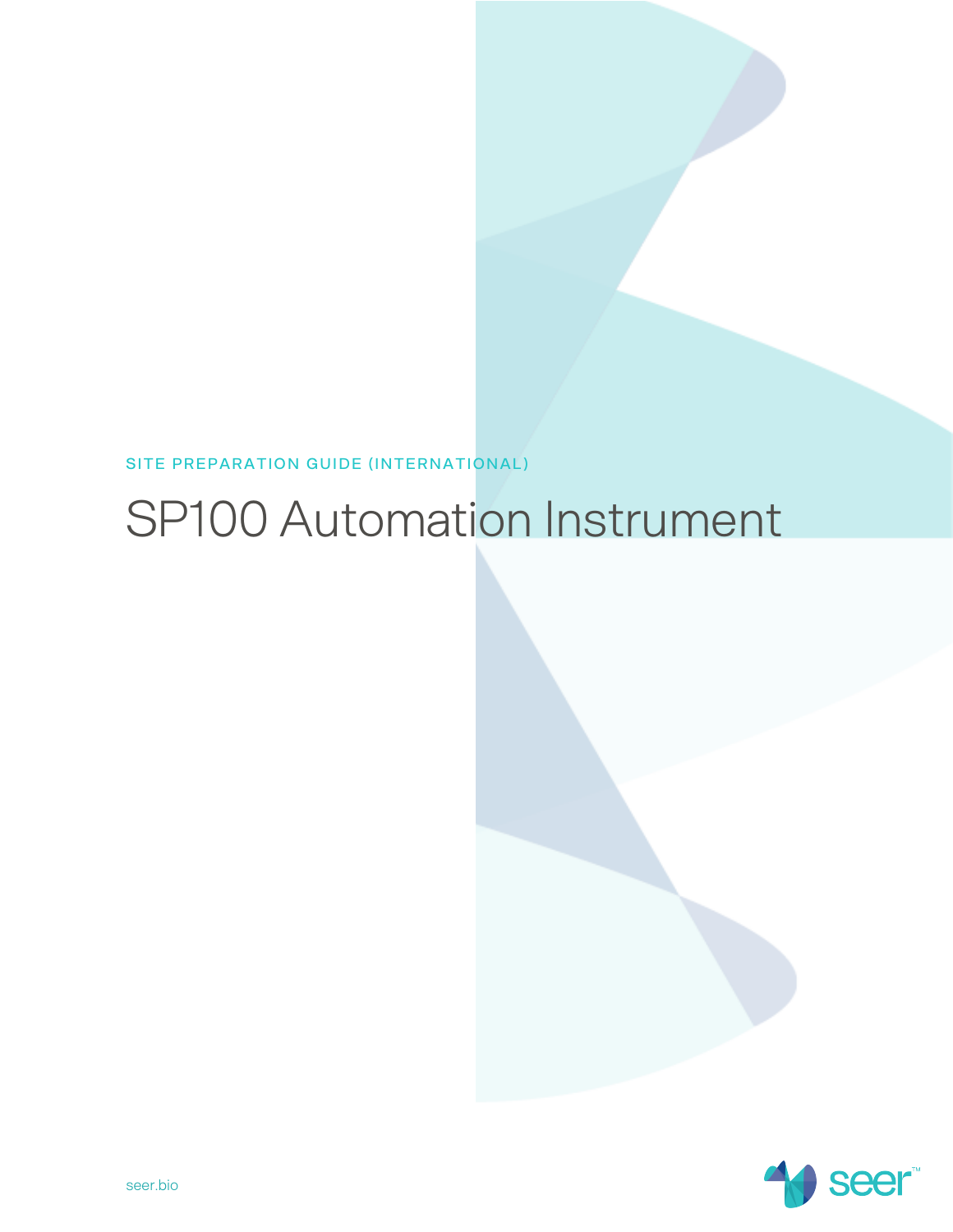#### <span id="page-1-0"></span>**Notice**

© 2021 Seer, Inc. All rights reserved. Information in this document is subject to change without notice. Seer assumes no responsibility for any errors or omissions in this document. Duplication and/or reproduction of all or any portion of this document without the express written consent of Seer is strictly forbidden. Seer does not convey any license under its patent, trademark, copyright, or common-law rights nor similar rights of any third parties by this document.

Nothing contained herein shall constitute any warranty, express or implied, as to the performance of any products described herein, or any warranties of merchantability, fitness for a particular purpose or non-infringement. The use of products described herein is subject to certain restrictions as set forth in the applicable terms and conditions of sale or license accompanying the purchase of such product and any written agreements between Seer and user. Seer may refer to products or services offered by other companies by their brand names or company names solely for clarity and does not claim any rights in those third party marks or names. All products and services described herein are intended FOR RESEARCH USE ONLY and NOT FOR USE IN DIAGNOSTIC PROCEDURES.

The instructions in this document must be strictly and explicitly followed by qualified and properly trained personnel in order to ensure the proper and safe use of the product(s) described herein. All of the contents of this document must be fully read and understood prior to using such product(s).

Failure to completely read and explicitly follow all of the instructions contained herein may result in damage to the product(s), injury to persons, including to users or others, and damage to other property, and will void any warranty applicable to the product(s). Seer does not assume any liability arising out of the improper use of the product(s) described herein (including parts thereof or software).

USER IS NOT LICENSED OR AUTHORIZED TO, AND AGREES NOT TO, USE ANY SEER PRODUCT FOR ANY CLINICAL OR DIAGNOSTIC PURPOSES.

This manual may not be used or reproduced in any manner without the express written consent of Seer, Inc. © 2021 Seer, Inc. All rights reserved.

Seer and Proteograph are trademarks of Seer, Inc. SpectraMax is a trademark of Molecular Devices. Sorval is a trademark of Thermo Fisher Scientific. Centrivap is a registered trademark of Labconco.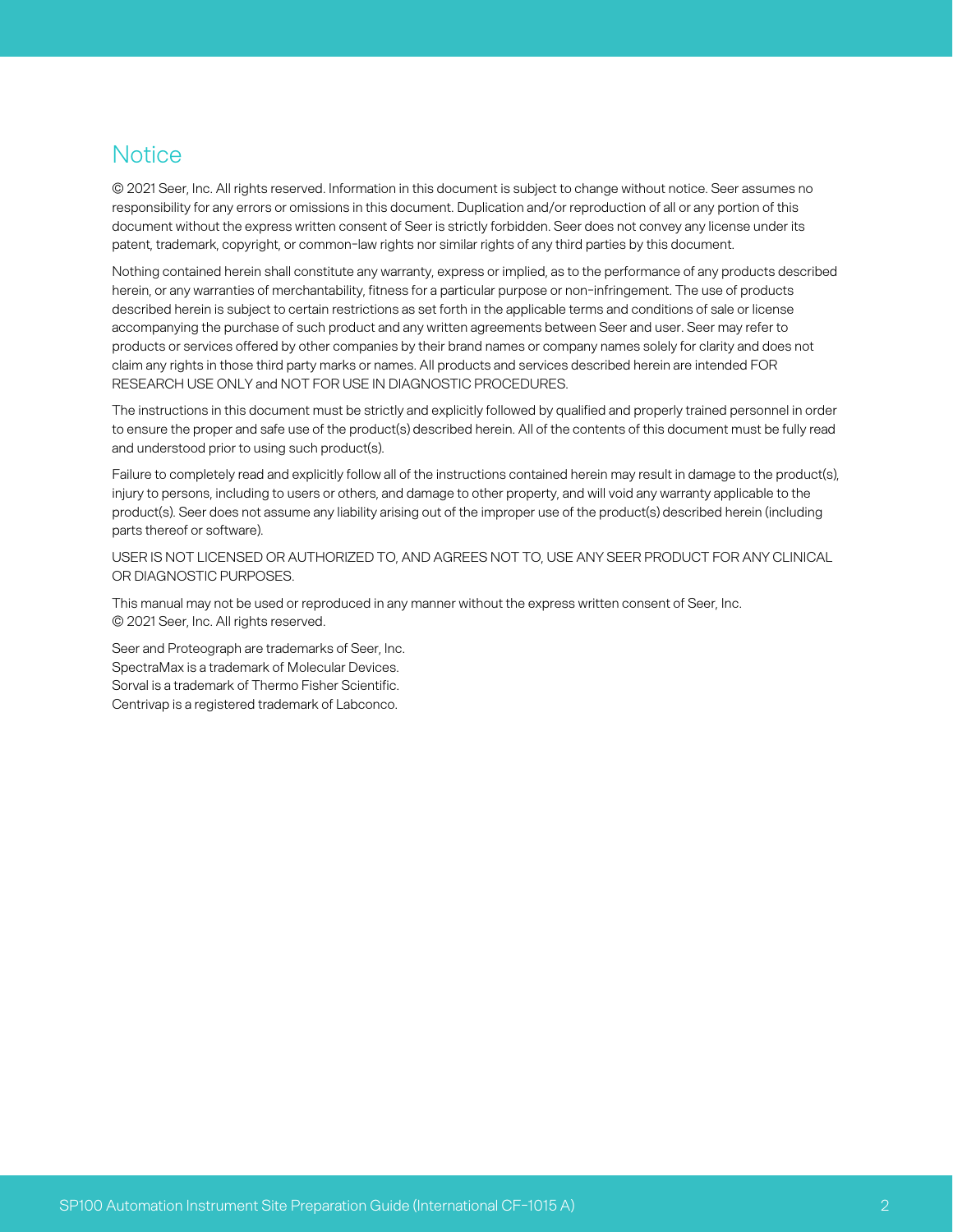# <span id="page-2-0"></span>Revision history

DOCUMENT DATE DESCRIPTION OF CHANGE

CF-1015 A December 2021 General availability release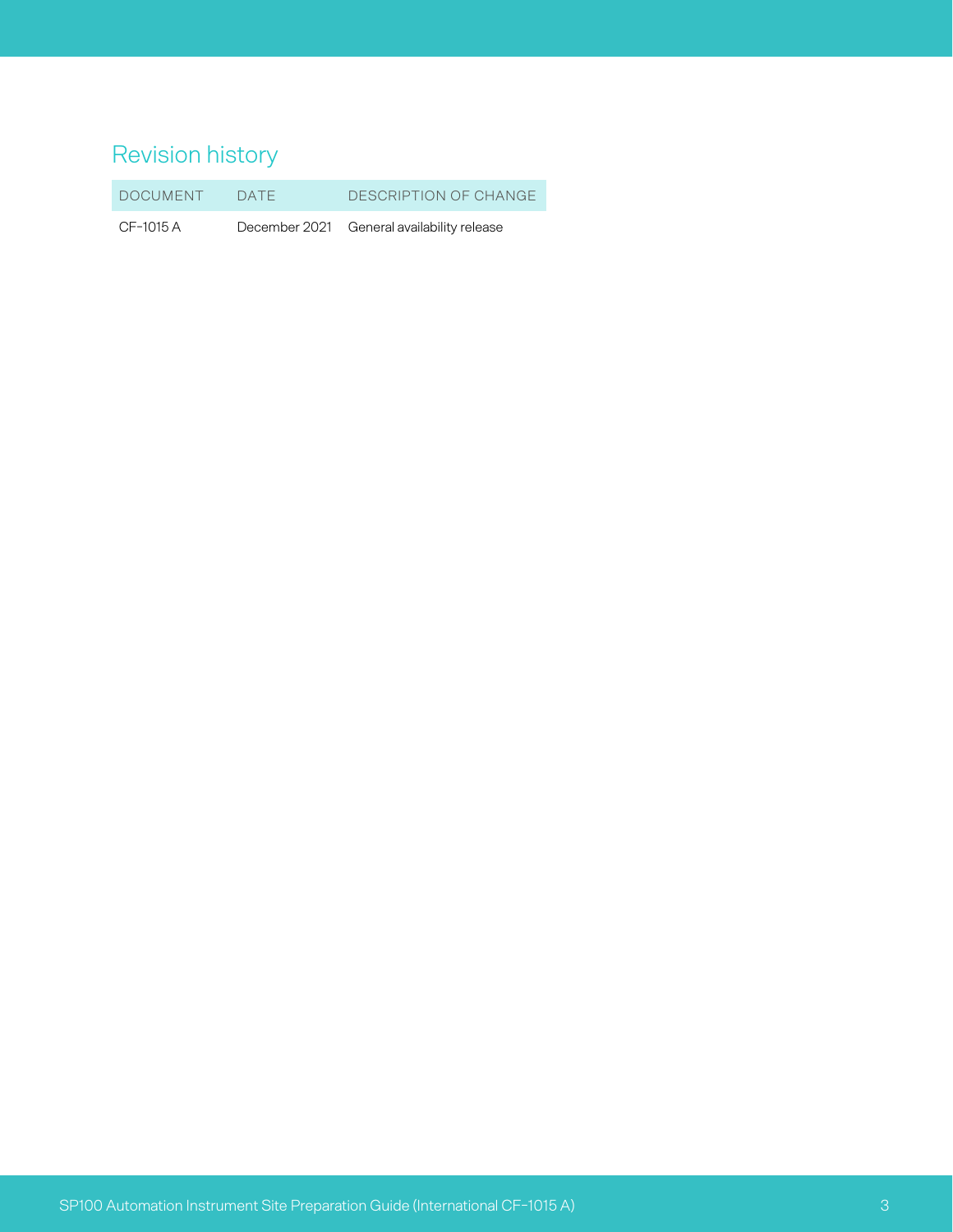# <span id="page-3-0"></span>**Contents**

| Instrument delivery and installation measure and the control of the state of the state of the state of the state of the state of the state of the state of the state of the state of the state of the state of the state of th |  |
|--------------------------------------------------------------------------------------------------------------------------------------------------------------------------------------------------------------------------------|--|
|                                                                                                                                                                                                                                |  |
| Crated dimensions and weight material continuum control and the control of the control of the control of the c                                                                                                                 |  |
| Delivery dimensions (1990) and the control of the control of the control of the control of the control of the control of the control of the control of the control of the control of the control of the control of the control |  |
| Elevator clearance with the contract of the contract of the contract of the contract of the contract of the contract of the contract of the contract of the contract of the contract of the contract of the contract of the co |  |
|                                                                                                                                                                                                                                |  |
| Required equipment with an experiment and the contract of the contract of the contract of the contract of the contract of the contract of the contract of the contract of the contract of the contract of the contract of the  |  |
|                                                                                                                                                                                                                                |  |
|                                                                                                                                                                                                                                |  |
|                                                                                                                                                                                                                                |  |
|                                                                                                                                                                                                                                |  |
|                                                                                                                                                                                                                                |  |
|                                                                                                                                                                                                                                |  |
|                                                                                                                                                                                                                                |  |
|                                                                                                                                                                                                                                |  |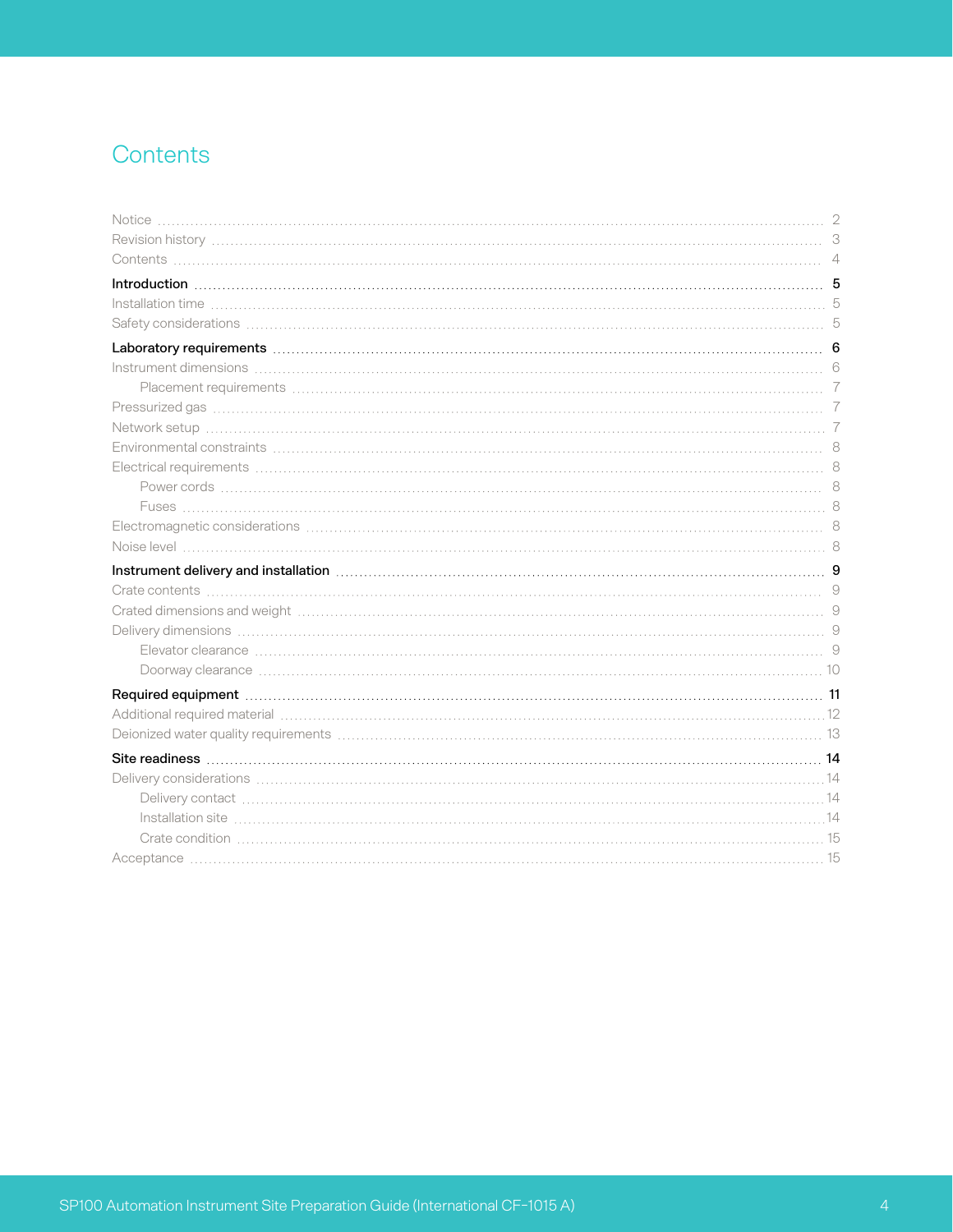# <span id="page-4-0"></span>Introduction

The SP100 Automation Instrument automates liquid handling for converting proteins into peptides, as well as other liquid handling workflows. The instrument is installed at your site by a Seer™ field service engineer (FSE). Post installation, a Seer field application scientist (FAS) trains your staff on its proper use.

A Seer representative will schedule the installation with you. Prior to the installation, you must prepare your site per this guide to ensure safety and performance.

If your site requires special shipping arrangements or has considerations outside the scope of this guide, notify your Seer representative.

#### <span id="page-4-1"></span>Installation time

Instrument installation and qualification typically take five days:

- **Days 1–2:** The Seer FSE installs the instrument and completes initial instrument testing to assess general performance.
- **Day 3-5:** The Seer FSE/FAS completes a series of tests to determine if the instrument is installed correctly and performs per product specifications.

Make sure that you have staff available to oversee delivery, installation, and training on the applicable days. Four people who can each lift 80 lb. (36 kg) are required.

<span id="page-4-2"></span>After installation, do not attempt to lift or move the instrument.

#### Safety considerations

Review the *Proteograph™ Product Suite User Guide (CF-1016 B)* for important information about environmental health and safety.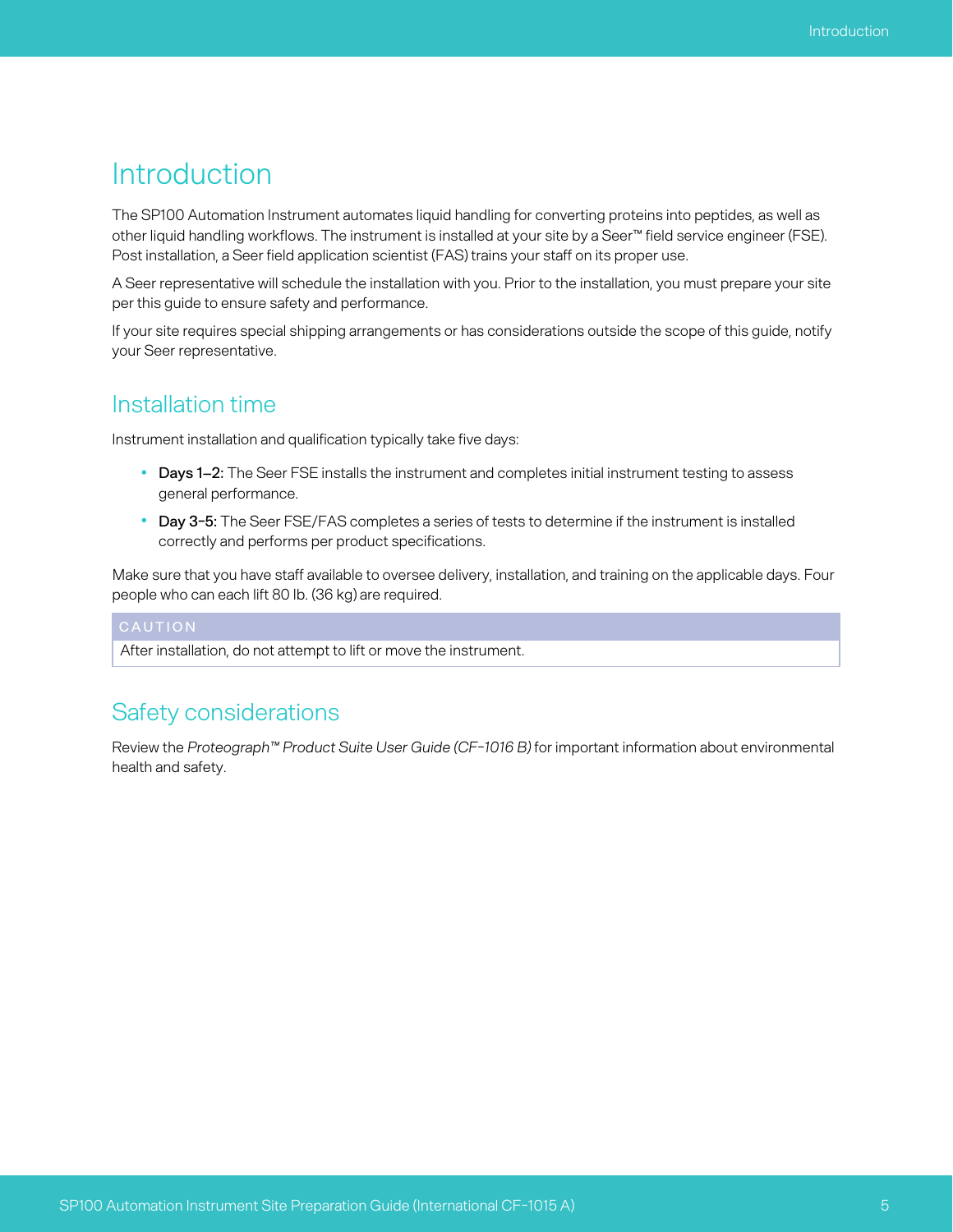# <span id="page-5-0"></span>Laboratory requirements

The following sections provide detailed specifications to ensure that your laboratory can accommodate the instrument, custom table, and peripherals.

#### <span id="page-5-1"></span>Instrument dimensions

The following information provides the dimensions of the installed SP100 and custom table, which ships with the instrument. These dimensions cannot be modified.

An ergotron arm presents a touchscreen monitor that you can position in front the instrument and rotate as needed. The FSE assembles the arm.



*Figure 1. Dimensions of the installed instrument and table*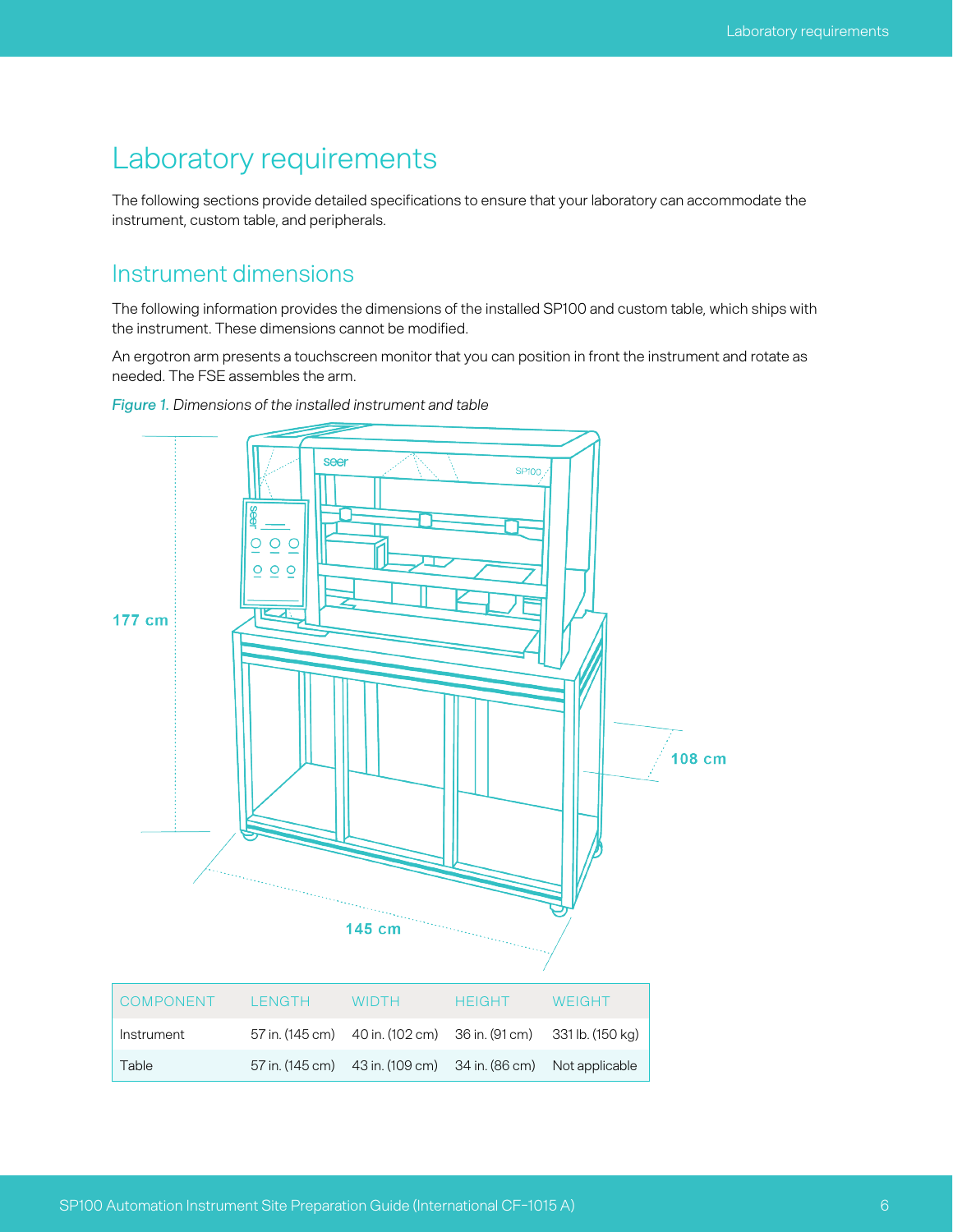#### <span id="page-6-0"></span>Placement requirements

Consider the instrument dimensions and position the SP100 in a space that allows personnel to access the front and sides of the instrument for operation and maintenance purposes and to open and close the front protective cover. Allow sufficient space for a person to comfortably move and work and easily access the power button and power cord.

Field support might later require access to the back of the instrument.

Make sure that obstacles in the surrounding area do not impair the ventilation outlets of the instrument. Make sure there are four 115-230 VAC outlets within reach of the instrument's power cords without necessitating a power strip or extension cords.

Do not expose the instrument to open windows, direct sunlight, or intense artificial light. Rapid temperature changes or direct sunlight can affect pipetting accuracy, barcode scanning, and other instrument functions.

Seer also recommends the following:

- Situate an empty lab bench approximately as wide as the instrument either directly opposite the front of the instrument or adjacent to the instrument to facilitate efficient loading of the instrument prior to running the assay.
- Provide a staging area (e.g., a cart, a designated portion of a lab bench) near the instrument on which to set plasticware, reagents, and other materials.

#### <span id="page-6-1"></span>Pressurized gas

The SP100 has a monitored multi-flow positive pressure evaporative extraction (MPE) module that requires pressurized gas for proper operation.

- A 105–110 psi supply of nitrogen or compressed air equipped with an appropriate regulator.
- Quick-connect fitting to accommodate 0.25 in. outer diameter Teflon tubing.
- Minimum capacity of 50 L per minute, inclusive of other devices sharing the supply.

#### <span id="page-6-2"></span>Network setup

The SP100 is installed and tested in a non-networked mode. For proper instrument operation, all automatic updates to Microsoft Windows operating system are disabled and must remain so. Disregarding this requirement can result in failures when processing the Proteograph Assay Kit.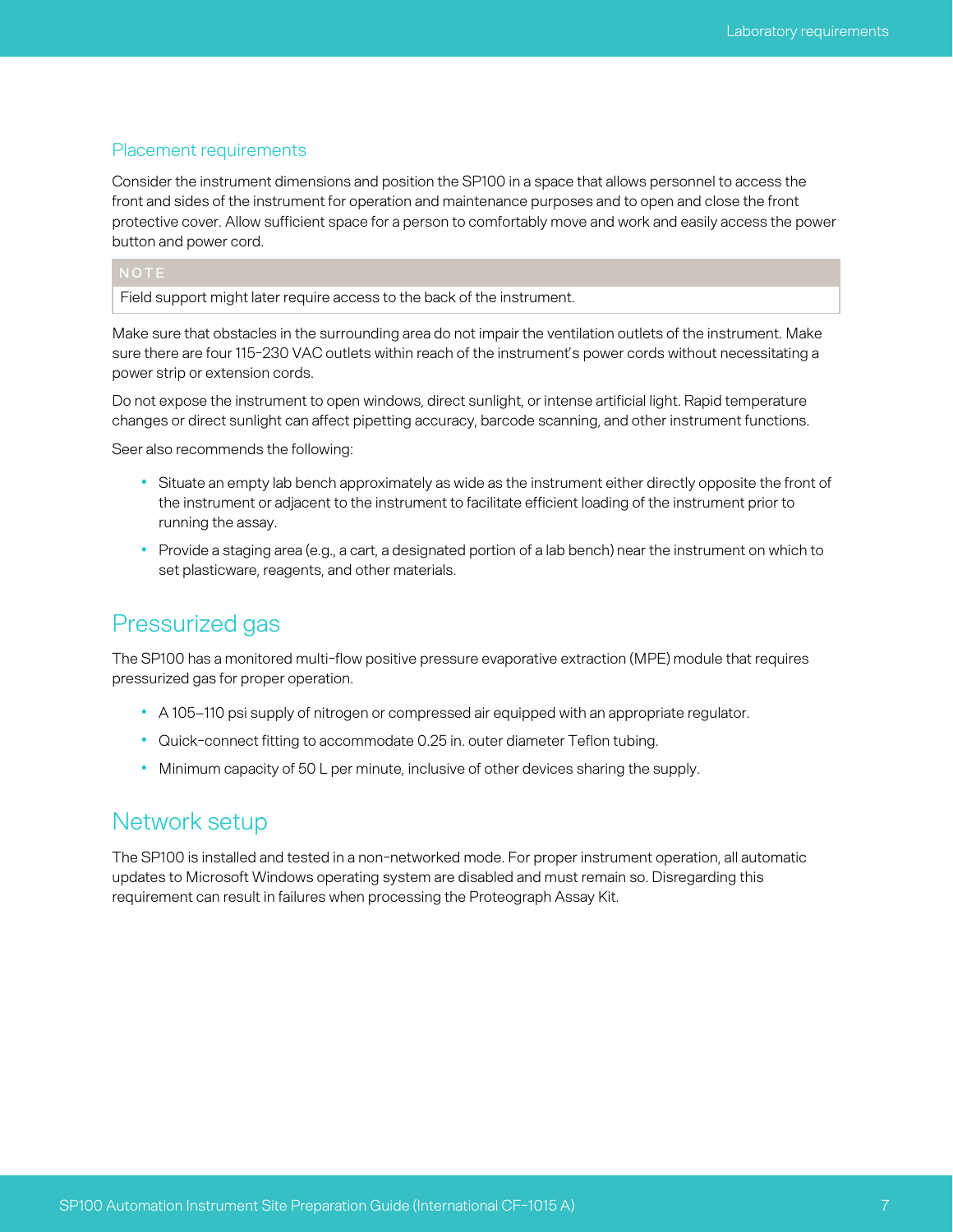#### <span id="page-7-0"></span>Environmental constraints

| <b>ELEMENT</b> | <b>SPECIFICATION</b>                                                                                                                                            |
|----------------|-----------------------------------------------------------------------------------------------------------------------------------------------------------------|
| Temperature    | 15-35 °C (59-95°F)<br>Use in a typical indoor laboratory environment. Extreme temperature conditions affect the sensitive<br>reagents used with the instrument. |
| Humidity       | 20–85% relative humidity, non-condensing                                                                                                                        |
| Altitude       | 0-6562 ft. (0-2000 m) above sea level                                                                                                                           |
| Ventilation    | Ensure instrument ventilation outlets are not impaired by obstacles placed in the surrounding area.                                                             |

#### <span id="page-7-1"></span>Electrical requirements

For the instrument power supply, ensure access to a 115 or 230 VAC (50 or 60 Hz) electrical receptacle. The instrument automatically recognizes any voltage within that range and does not require intervention. Four power outlets are required.

<span id="page-7-2"></span>On standby, instrument power consumption is 100 VA. Maximum power consumption is 600–1000 VA.

#### Power cords

The main plug is on left side of the instrument.

Use only Seer-supplied power cords and ensure access to a grounded electrical receptacle.

Seer recommends the use of an uninterrupted power supply (UPS) with voltage regulating capacity to prevent damage from power fluctuations.

#### <span id="page-7-3"></span>Fuses

The main power socket contains the fuses for the instrument. The SP100 uses only manufacturerrecommended fuses, which are size 5×20 and rated for 4 and 10 AT, 250 V.

### <span id="page-7-4"></span>Electromagnetic considerations

The SP100 conforms to European norms regarding interference immunity. However, subjecting the instrument to electromagnetic radio frequency (RF) fields or static electricity discharged directly onto the instrument might impair liquid level detection ability. Keep the instrument away from other equipment that emits electromagnetic RF fields and minimize static electricity in the immediate environment.

### <span id="page-7-5"></span>Noise level

The instrument operates at a noise level of < 65 dBA. On standby, the noise level is < 46 dBA.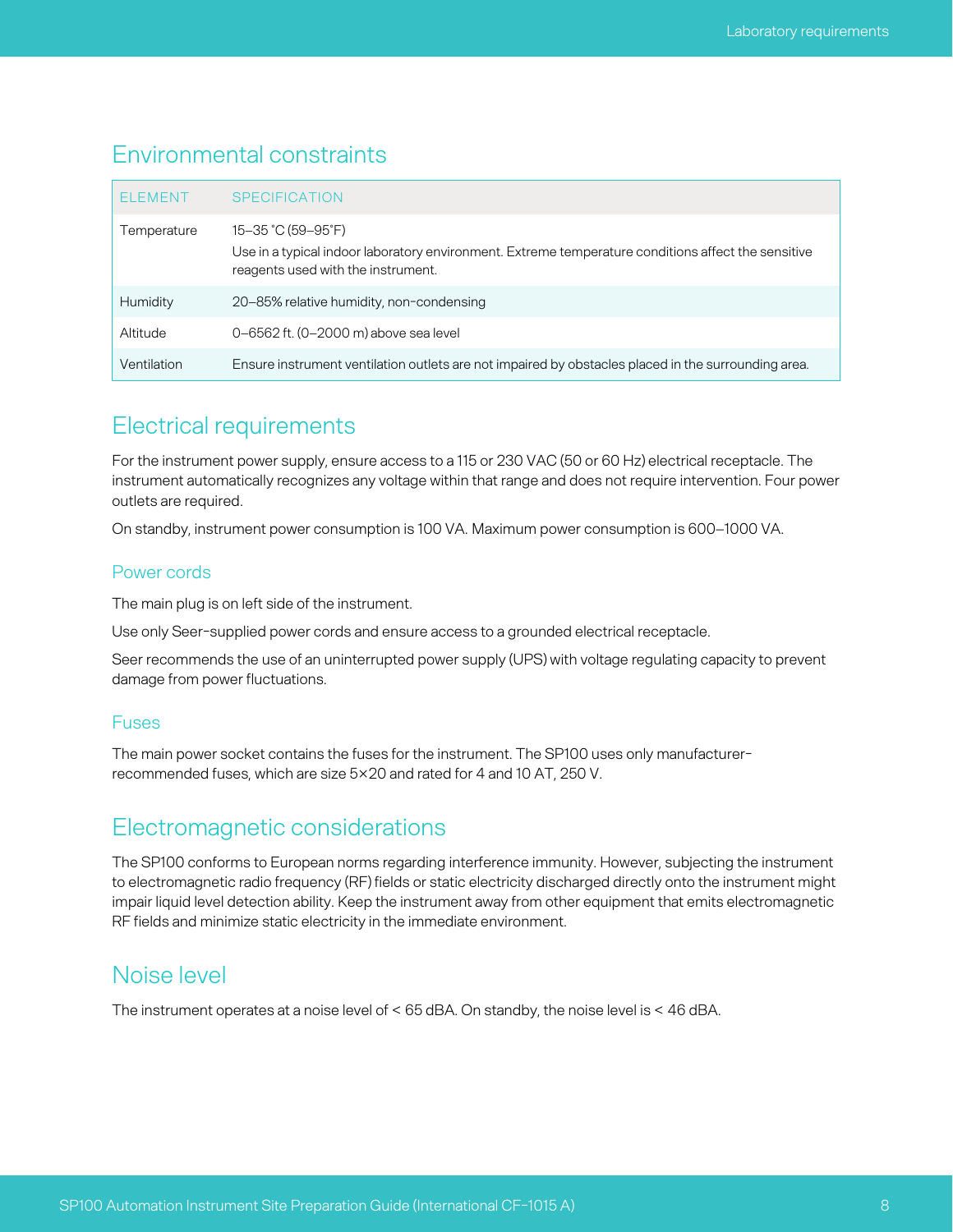# <span id="page-8-0"></span>Instrument delivery and installation

Make sure the site is ready for delivery and installation of the SP100. Provide a delivery contact and determine special considerations and readiness by completing the tables, checklists, and forms in Required [equipment](#page-10-0) [\(page](#page-10-0) 11) and Site [readiness](#page-13-0) (page 14).

#### <span id="page-8-1"></span>Crate contents

The instrument ships in three crates:

- Crate 1: SP100 Automation Instrument
- Crate 2: Chiller unit, instrument computer, MPE module, and peripherals (e.g., chiller power unit, MPE power unit) and accessories
- Crate 3: Custom table

#### <span id="page-8-2"></span>Crated dimensions and weight

Check with your Seer representative prior to shipment to confirm crate sizes.

| CRATE      | <b>HFIGHT</b> | <b>WIDTH</b> | <b>DEPTH</b>                                                     | WEIGHT                                                           |
|------------|---------------|--------------|------------------------------------------------------------------|------------------------------------------------------------------|
|            |               |              |                                                                  | 71 in. (181 cm) 38 in. (97 cm) 55 in. (140 cm) 1000 lb. (454 kg) |
| $\sqrt{2}$ |               |              | 71 in. (181 cm) 38 in. (97 cm) 55 in. (140 cm) 417 lb. (189 kg)  |                                                                  |
| l 3        |               |              | 45 in. (115 cm) 50 in. (127 cm) 64 in. (163 cm) 300 lb. (136 kg) |                                                                  |

#### <span id="page-8-3"></span>Delivery dimensions

The size of the crated instrument and table require extra attention to ensure safe transport from the delivery location to the prepared site. The following sections provide the requirements for elevator and doorway clearances.

Due to clearance limitations, unpacking the crates before transport to the site might be necessary. In these cases, store the crates in a safe, temperature-controlled location until installation. *Do not unpack the crates without FSE assistance.*

#### <span id="page-8-4"></span>Elevator clearance

Review the following table for the minimum clearances the delivery needs to fit into an elevator with 1 in. excess for the elevator door.

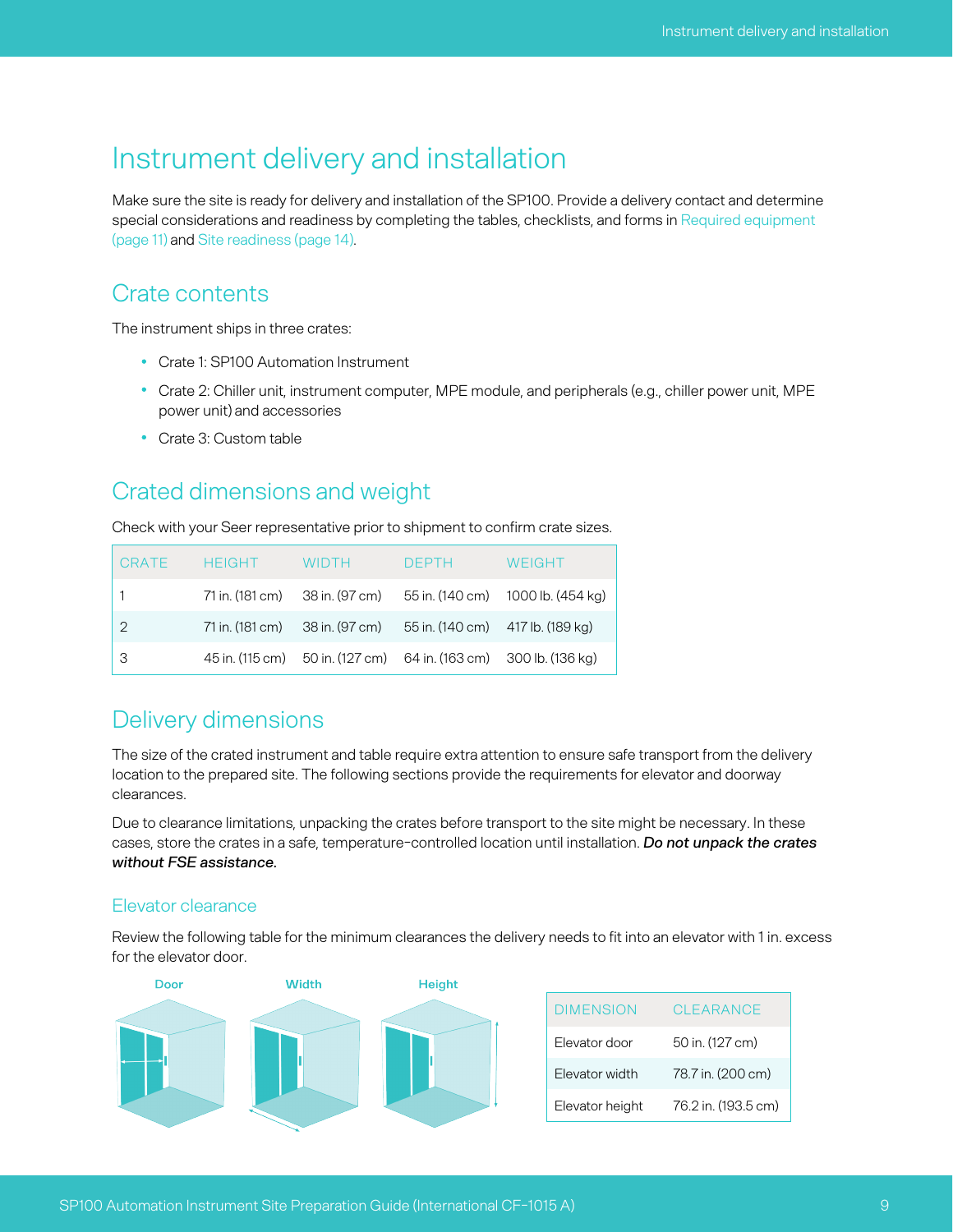#### <span id="page-9-0"></span>Doorway clearance

Review the following table for the minimum clearances the delivery needs to fit through doorways.



| DIMENSION   | CLEARANCE           |
|-------------|---------------------|
| Door height | 76.2 in. (193.5 cm) |
| Door width  | 50 in. (127 cm)     |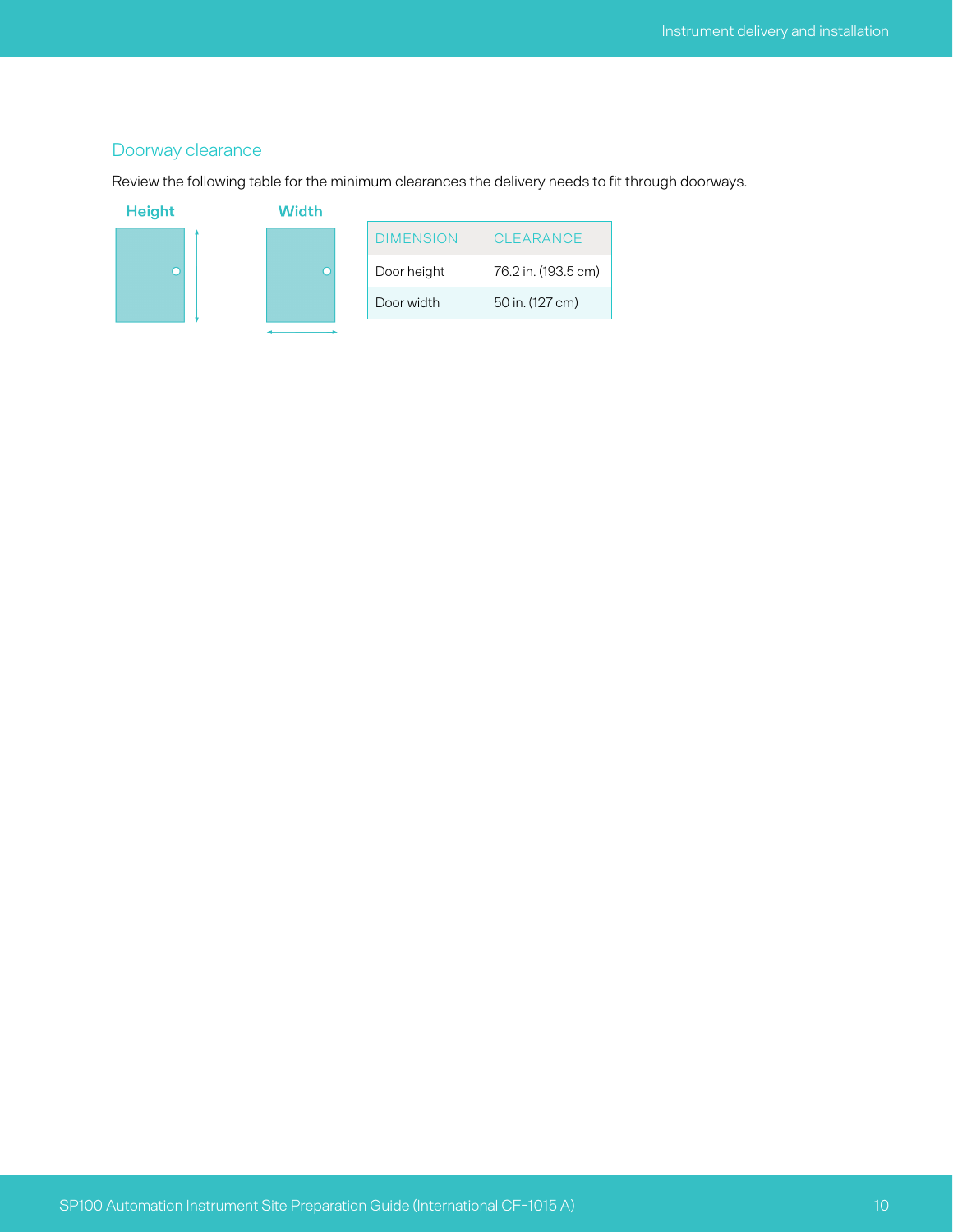# <span id="page-10-0"></span>Required equipment

To successfully qualify your SP100, have the following equipment on-site or readily available during installation, qualification, and training. Complete the empty table cells and return the table to Seer before installation.

| <b>EQUIPMENT</b>                     | <b>REQUIREMENT</b>                                                                        | <b>SUPPLIER</b> |                                                       |
|--------------------------------------|-------------------------------------------------------------------------------------------|-----------------|-------------------------------------------------------|
| Liquid chromatography <sup>1,2</sup> | Demonstrated proteomic compatibility                                                      | Make            |                                                       |
|                                      |                                                                                           | Model           |                                                       |
|                                      |                                                                                           | Manufacturer    |                                                       |
| Mass spectrometer (MS)               | Demonstrated proteomic compatibility                                                      | Make            |                                                       |
|                                      |                                                                                           | Model           |                                                       |
|                                      |                                                                                           | Manufacturer    |                                                       |
| 96-well plate adapter for            | Adapter that fits a vacuum concentrator<br>in a 96-well plate format                      | Make            | Microliter Plate Rotor                                |
| vacuum concentrator                  |                                                                                           | Model           | Part #7461900                                         |
|                                      |                                                                                           | Manufacturer    | Labconco                                              |
| Fluorescence intensity               | Can measure peptide concentration via<br>fluorescence (375/425 nm) in a 96-well<br>format | Make            | SpectraMax                                            |
| microplate reader                    |                                                                                           | Model           | M2 <sup>e</sup>                                       |
|                                      |                                                                                           | Manufacturer    | <b>Molecular Devices</b>                              |
| Refrigerated microcentrifuge         | Can accelerate samples up to 5000 x g at<br>refrigerated conditions                       | Make            | Sorvall Legend                                        |
|                                      |                                                                                           | Model           | catalog #75002441                                     |
|                                      |                                                                                           | Manufacturer    | Thermo Fisher<br>Scientific                           |
| Vacuum concentrator                  | Can dry peptides overnight in a 96-well<br>plate format                                   | Make            | Refrigerated CentriVap                                |
|                                      |                                                                                           | Model           | Centrifugal Vacuum<br>Concentrator, part #<br>7310021 |
|                                      |                                                                                           | Manufacturer    | Labconco                                              |

 $^1$ In-line with the MS instrument.

 $^{2}$ Seer recommends the use of a trap column coupled to the LC-MS system used for analysis. A trap column removes contaminants and unwanted analytes that could interfere with the analysis of analytes of interest. For assistance with selecting a suitable trap column for your organization's use, contact the manufacturer of your liquid chromatography (LC) system.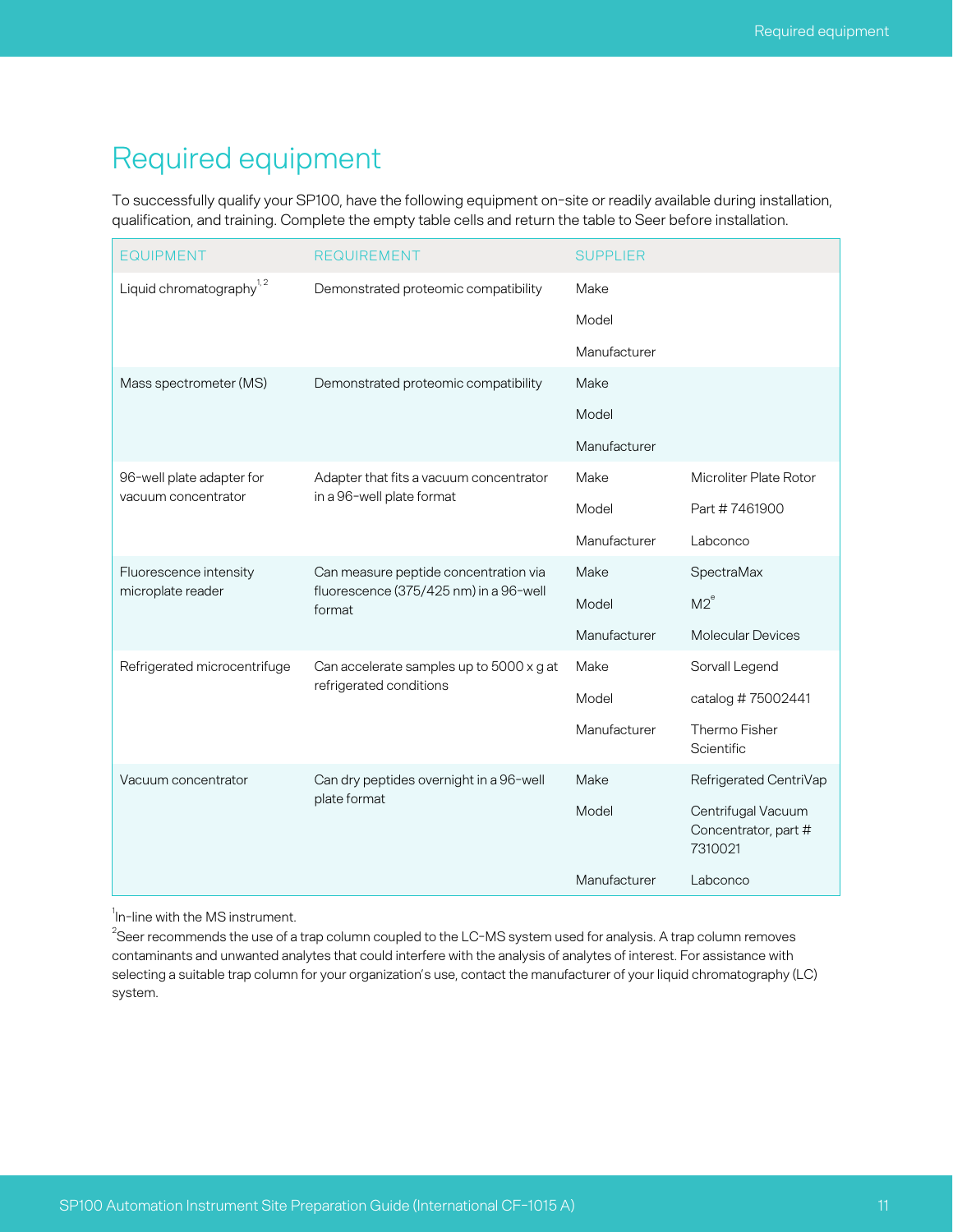## <span id="page-11-0"></span>Additional required material

Seer provides materials for installation, qualification, and training. The following materials are also required for installation, qualification, and training, but are not provided by Seer.

| <b>DESCRIPTION</b>                              | <b>SUPPLIER</b>            | <b>NOTES</b> |
|-------------------------------------------------|----------------------------|--------------|
| 1–10 mL pipette with tips                       | Rainin, material #17011783 |              |
| $20-200$ $\mu$ L multichannel pipette with tips | Rainin, material #17013810 | 1            |
| $20-200$ $\mu$ pipette with tips                | Rainin, material #17014391 | 1            |
| 100–1000 $\mu$ L pipette with tips              | Rainin, material #17014382 |              |
| Disposable latex gloves                         | General lab supplier       |              |
| Lab coats                                       | General lab supplier       |              |
| Peptide Reconstitution Buffer                   | Laboratory prepared        | 2            |
| Protective goggles                              | General lab supplier       |              |
| Waste Bags with Biohazard Labeling              | Hamilton, part #199203     | 4            |
| Waste Container Biohazard Box                   | Hamilton, part # 281520    | З            |

<sup>1</sup>Or equivalent.

2 For information about preparing the reconstitution buffer, refer to the *Proteograph Product Suite User Guide (International CF-1014 B)*.

 $3^3$ Or equivalent with dimensions of 61 cm (W) x 51 cm (L) x maximum 51 cm (H).

 $4$ Or equivalent, with dimensions suitable for placement inside waste box.

In addition to the above materials, the site must have a supply of reagent-grade water (18.2 MΩ supply or equivalent), up to 1 L per day. If you expect water supply to be a problem during qualification and training, notify Seer.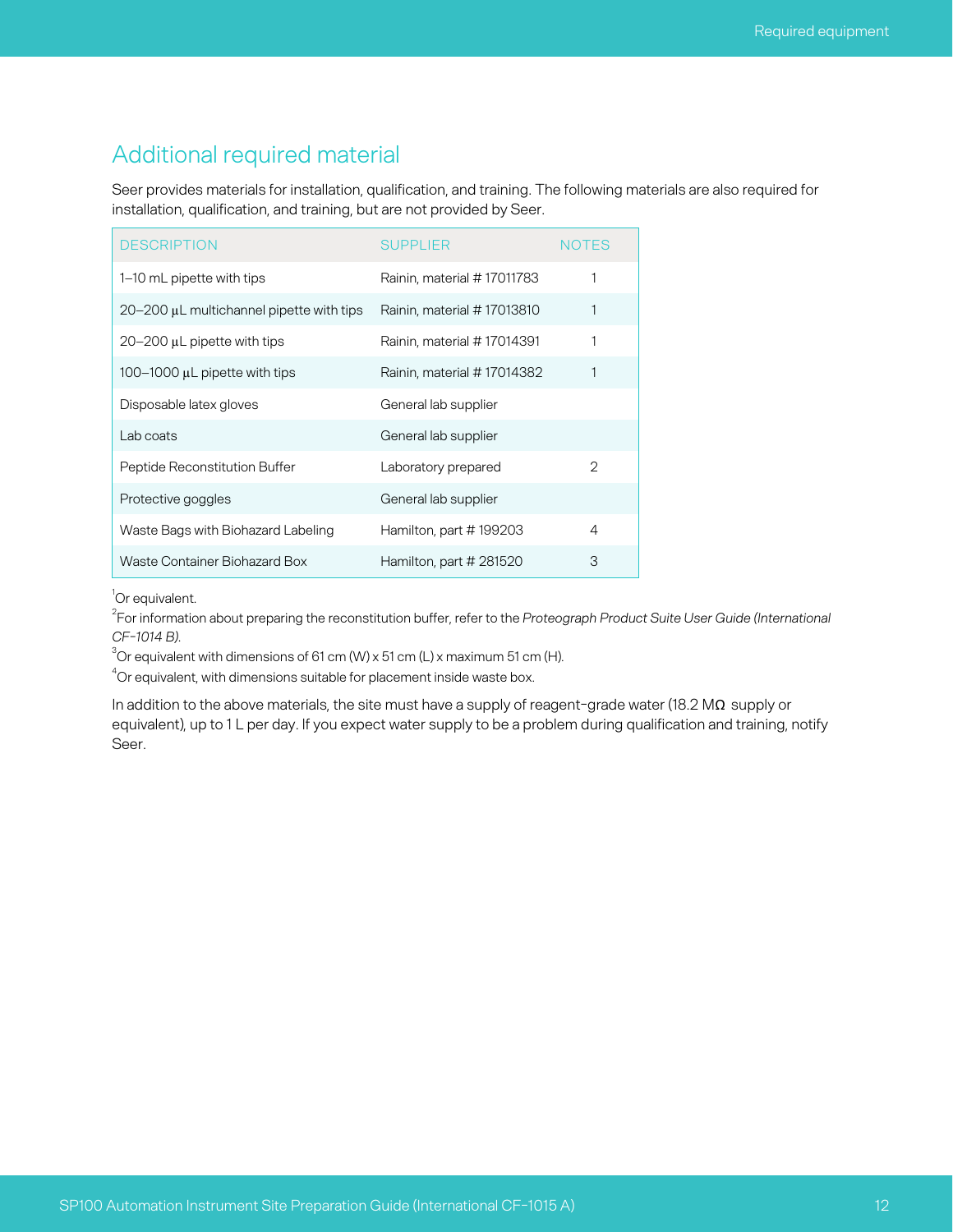## <span id="page-12-0"></span>Deionized water quality requirements

In its own testing laboratory, Seer uses a PURELAB Chorus 1 Complete water purification system to produce deionized water for the assay. Seer recommends that the water purification system you use to produce deionized water meets or exceeds the following specifications.

| PRODUCT SPECIFICATIONS  COMPLETE 10L/HR  NOTE | PURFI AB CHORUS 1   |   |
|-----------------------------------------------|---------------------|---|
| Dispense Flowrate                             | $>1.5$ L/min        |   |
| Inorganics (resistivity at 25 °C)             | 18.2 M $\Omega$ .cm |   |
| Organics (TOC)                                | $<$ 5 ppb           |   |
| <b>Bacteria</b>                               | <0.001 CFU/mL       |   |
| <b>Bacterial Endotoxin</b>                    | <0.001 EU/mL        | ₩ |
| рH                                            | Effectively neutral |   |
| Particles                                     | $0.2 \mu m$         | ₩ |
| <b>DNase</b>                                  | $< 5$ pg/mL         |   |
| RNase                                         | $< 1$ pg/mL         |   |
| Daily Usage (max)                             | 100 L/day           |   |
| Daily Usage (min)                             | 1 L/day             |   |
| Delivery Flow Rate                            | 10 L/hr             |   |

\*With point-of-use filter fitted.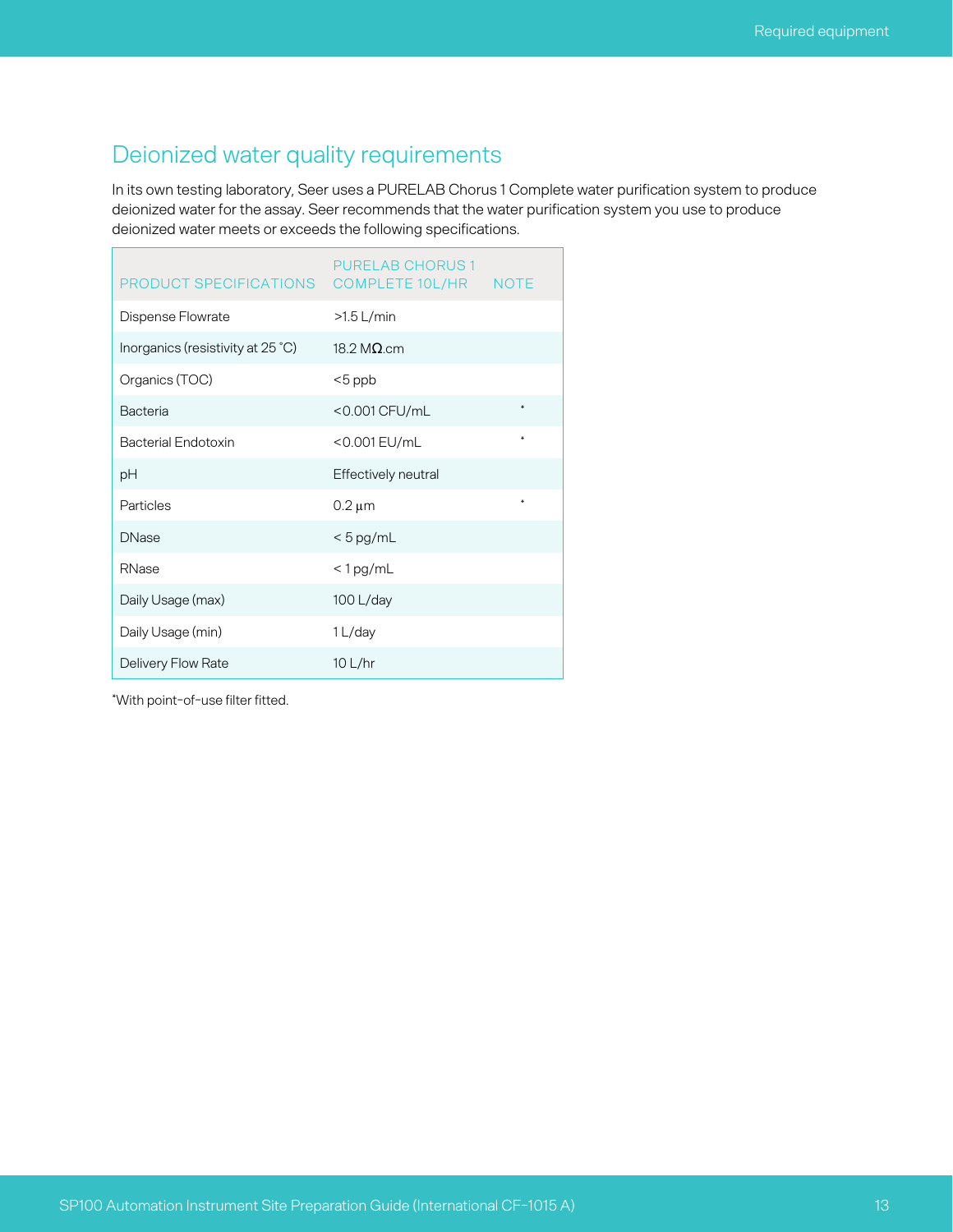# <span id="page-13-0"></span>Site readiness

Complete the following checklists and forms and return them to your Seer field service representative. For further assistance, contact the field service representative or Seer support at [support@seer.bio](mailto:support@seer.bio) or 833-254- 7337 (US only).

#### <span id="page-13-1"></span>Delivery considerations

Complete the following checklist to determine whether your site has any special considerations for delivery.

- $\Box$  A loading dock is available. If a loading dock is not available, immediately notify your Seer representative.
- $\Box$  A pallet jack or forklift is available for transferring the crates from the loading dock.
- $\Box$  The site can appropriately store all three crates.
- $\Box$  The dimensions of all elevators, doorways, and passageways that the crates must navigate between the loading dock and laboratory can accommodate the crates.

#### <span id="page-13-2"></span>Delivery contact

Provide the following contact information for the person at your site who is arranging delivery.

| Name             |  |  |
|------------------|--|--|
| Phone            |  |  |
| Delivery address |  |  |

#### <span id="page-13-3"></span>Installation site

The Seer Customer Experience Team coordinates installation of the SP100 and peripherals. Complete the following checklist to confirm that the installation site is ready.

- $\Box$  Unnecessary materials have been removed from the area.
- $\Box$  All three crates shipped from Seer have been received.
- $\Box$  Clearance permitting, the crates have been moved to the site.
- $\Box$  The gas supply can reach the instrument.
- $\Box$  Seer provides 25 ft. of 0.25 in. outside diameter (OD) and 0.1875 in. inside diameter (ID) tubing for connection to the MPE power unit. Additional 0.25 in. OD and 0.1875 in. ID tubing, fittings, gas tanks, and regulators might be necessary.
- $\square$  Four 115-230 VAC outlets are within reach of the instrument's power cords, without necessitating a power strip or extension cords.
- $\Box$  A clear lab bench is situated either directly opposite the front of the instrument or adjacent to the instrument.